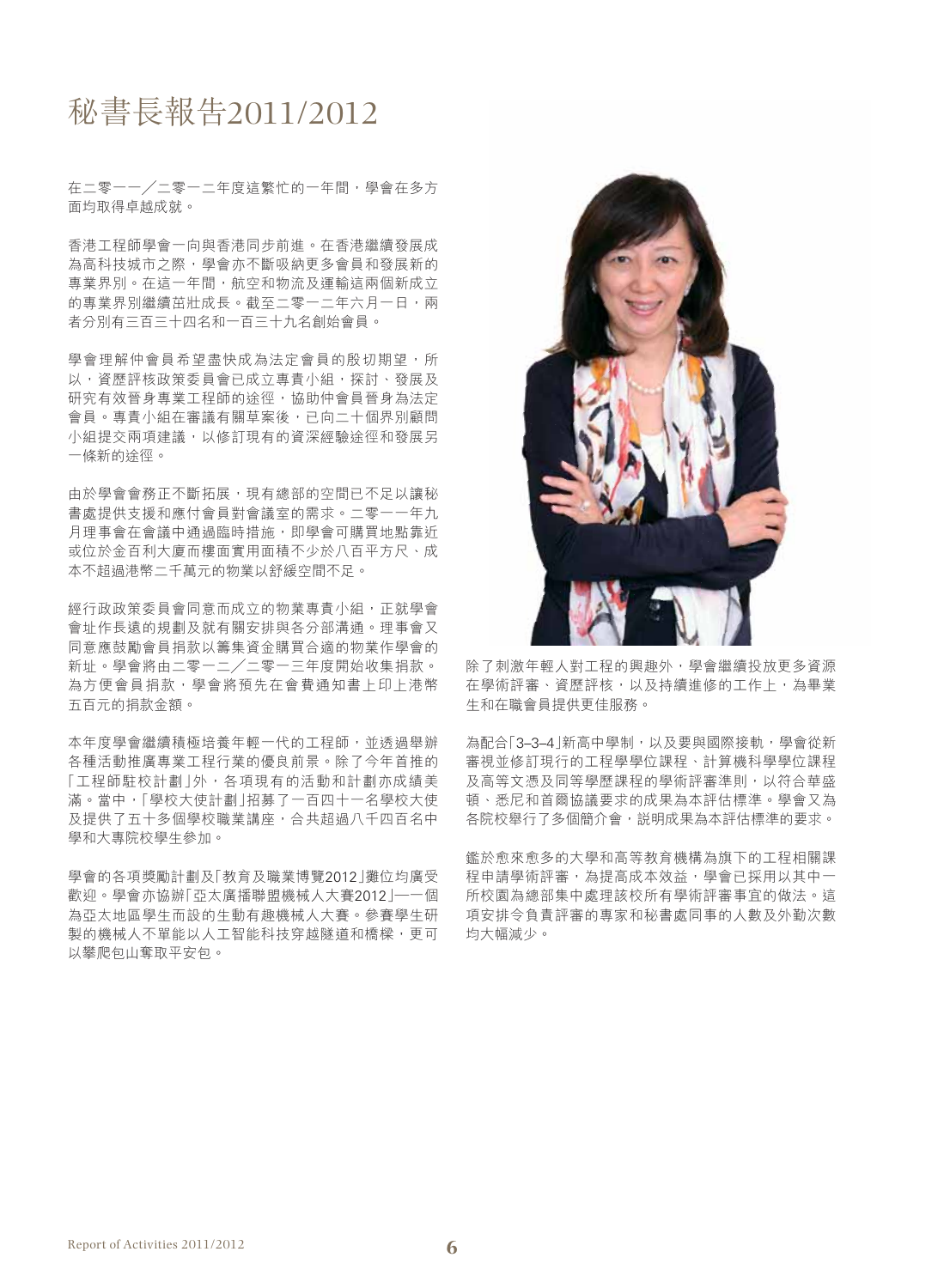資歷評核政策委員會成立了工作小組,負責處理改用能力 為本評估方法以評估執業專業人員的經驗及專業能力的工 作。經過資歷評核政策委員會及理事會通過採用新西蘭工 程師學會的能力為本評估系統後,第一階段的工作已經完 成。資歷評核政策委員會原則上通過個別專業界別可以 IELTS的英語測驗成績,加上較短的筆試代替選寫論文的考 試要求。但IELTS水平的標準則有待制定。除了已獲通過的 十二項通用能力指標外,各專業界別也可酌量增加所需的 能力指標。

為鼓勵會員持續進修,隸屬持續專業進修事務委員會的工 作小組著手為香港工程師學會的持續專業進修課程建立 統一的數據庫管理系統。該系統的試點beta測試已在二零 一一年十一月下旬推出。至於與持續專業進修課程供應商 相關的第二階段工作,亦已在二零一二年四月開始。

我們的會員不單重視在工程專業上力臻完美,同時也致力 以工程專業回饋社會。因此,學會繼續在三個不同層面造 就會員貢獻社會,即向政府和各公共機構提供專業意見、 與媒體合作及與社區各階層人士直接聯繫。

在政府和各公共機構的層面上,學會繼續提供工程界的專 業意見。學會今年一共安排了七個論壇╱研討會收集會員 意見,議題涵蓋各種社會關注的問題,如香港國際機場 2030規劃大綱、「註冊消防工程師計劃」及財政預算案。 此外,學會一共向立法會及政府決策局提交十九份建議 書,當中涉及不同議題,包括環境項目,如住宅樓宇的能 源效益、室內空氣質素管理和節約用水,以至工務及其他 項目,例如金屬棚架的安全守則、建造業工地監管人員職 責範圍及強制驗樓計劃下的註冊檢驗人員專業服務收費等 等。此外,學會又應西九文化區管理局的邀請,提名會員 作戲曲中心設計比賽的督導委員會成員。

在與媒體的合作方面,截至二零一二年六月,學會共回應 了四百二十項傳媒查詢,涵蓋廣泛的工程問題。學會在二 零一一年八月於香港萬豪酒店舉行傳媒午餐聚會,約有 四十名編輯和記者出席,並在二零一二年一月和六月,在 《明報》分別刊登特稿歡迎學會的新會員。

在社區層面,學會與觀塘、九龍城和黃大仙區議會分別舉 行會議。而個別會員就繼續以不同方式在社會中作出貢 獻,無論是通過為四川災後重建提供專業意見,或為青年 人的成長和就業作出指引,又或支持非政府組織的工作。 許多香港工程師學會的會員都熱心參與義務工作,其中 二十九名會員更榮獲香港工程師學會專業人士義工服務嘉 許計劃的獎勵。

全賴各會員的鼎力支持、專業意見及為學會所付出的時 間,令學會的各種工作,例如學術評審及資歷評核工作得 以順利進行。本人衷心感謝所有一直全力支持學會發展的 會員及秘書處的同事,我很高興與你們一同渡過了繁忙但 豐碩的一年。

多な

秘書長 **阮高馨**



- 1. 中國科學技術協會代表團到訪
- 2. 公眾服務事務委員會及公共關係事務委員會與 黃大仙區議會的交流活動
- 3. 「卓越工程建構優質生活」活動開幕禮
- 4. 二零一二年到訪學會加拿大分部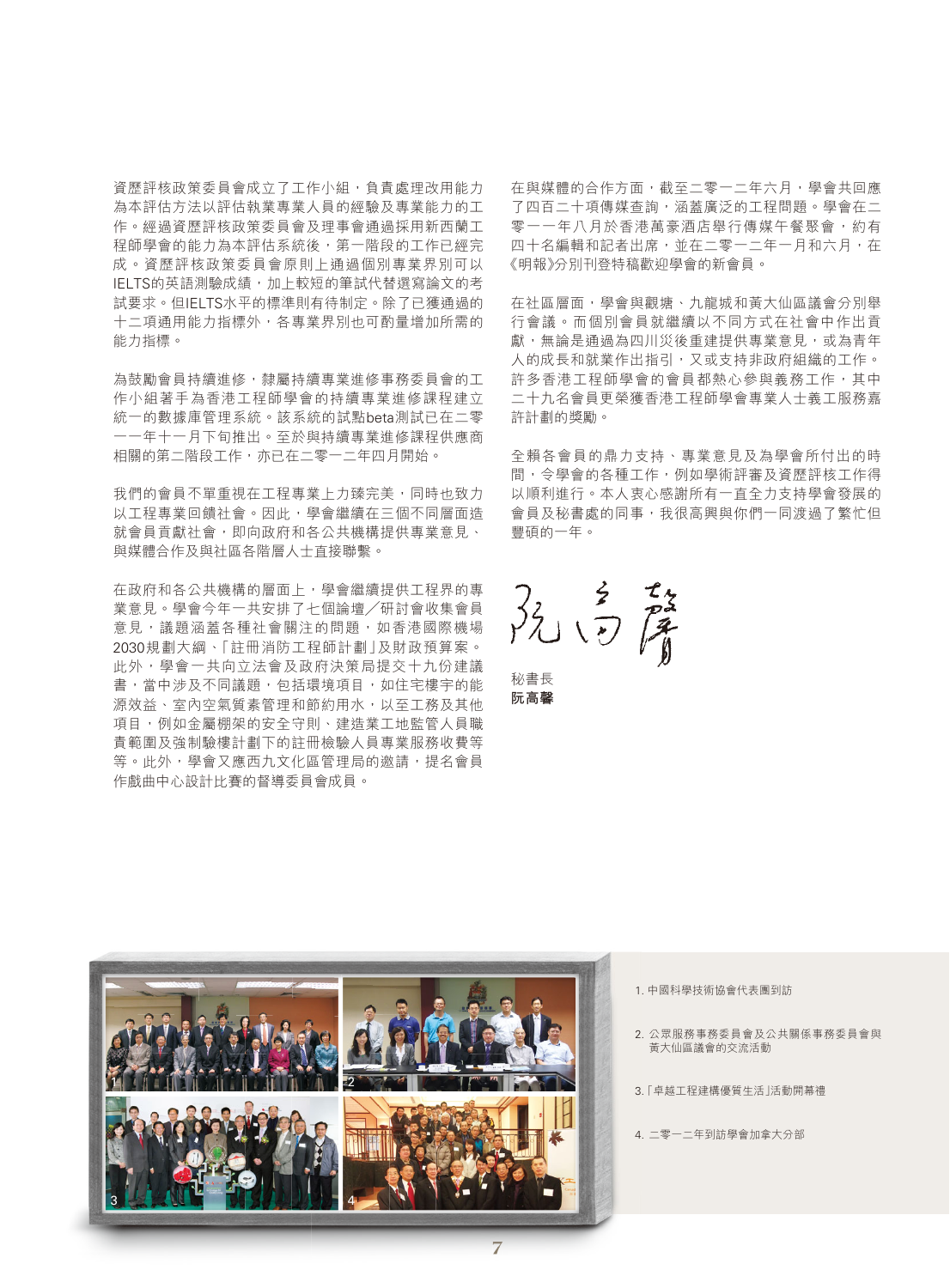## Chief Executive and Secretary's Report 2011/2012

Session 2011/2012 was a hectic year in which much was achieved on multiple fronts.

In line with Hong Kong's evolution into an advanced technological society, the Institution has steadily grown to embrace more members and a wider array of disciplines. During the Session, the Aircraft and Logistics & Transportation Disciplines continued to grow from strength to strength; the former secured 334 as Founding Members as of 1 June 2012 while the latter admitted 139 as Founding Members as of the same date.

The Institution well understood the aspiration of Associate Members to become Corporate Members and a Task Force was set up under the Qualification & Membership (Q & M) Board to explore, develop and recommend an effective professional route for Associate Members to become Corporate Members. Two proposals – modification of the existing mature route and development of a new route – were put forward by the Task Force for the consideration of the 20 Discipline Advisory Panels.

Due to the Institution's healthy growth, it has been recognised that the existing headquarters is fast running out of capacity to cater to the demand for Secretariat support and meeting rooms. In September 2011 a Council meeting was held at which it was agreed that the HKIE would purchase suitable premises within or close to Island Beverley, with a saleable floor area of not less than 800 sq ft and costing not more than HK\$20 million; to overcome the space shortage as an interim measure.

The Task Force on Institution's Accommodation was set up following an Administration Board meeting to facilitate detailed planning on long-term accommodation and communicate the plan to Divisions. The Council agreed that members should be encouraged to make voluntary donations as a means to raise funds for purchasing the new accommodation. Collections will be made starting with Session 2012/2013, when payment advice sent out to members will include an item with a pre-printed amount of HK\$500.

The Institution's commitment to nurture younger generations of engineers was given impetus during Session 2011/2012 through various activities organised to highlight the attractive prospects of an engineering career. In addition to the "School Engineer Scheme", a new initiative introduced by the President, a number of existing programmes also reported a busy and successful year. These include the School Ambassadors Programme, which recruited a record 141 School Ambassadors to deliver more than 50 career and school talks in secondary schools and tertiary institutions, enabling us to reach more than 8,400 students.

Both the HKIE Awards and our participation in Education & Careers Expo 2012 were warmly received and the Institution is pleased to co-organise ABU Robocon 2012 Hong Kong, a fun



regional robot contest which engaged students from the Asia-Pacific region to build robots that could navigate tunnels and bridges and climb a bun tower to snatch lucky buns.

Apart from stimulating the interest of young people in engineering, much work was also invested in providing a better service to graduates and professionals through the Institution's accreditation and assessment services as well as the continuing education system.

Reflecting Hong Kong's switch to a "3-3-4" education system and international practice under the Washington, Sydney and Seoul Accords in the use of outcomes based accreditation, the existing accreditation criteria for engineering degree programmes, computer science degree programmes, and higher diploma and equivalent programmes were reviewed and revised. Induction talks on the new submission requirements for outcomes based accreditation were also conducted for the 2012 intake.

To improve the cost-effectiveness of the accreditation process in light of the growing number of universities and higher education institutions involved, the Institution has adopted a centralised approach whereby one campus is designated as the headquarters for all accreditation events. As a result of this arrangement, the number of visits required as well as the overall provision of expert team members and supporting staff have both been reduced.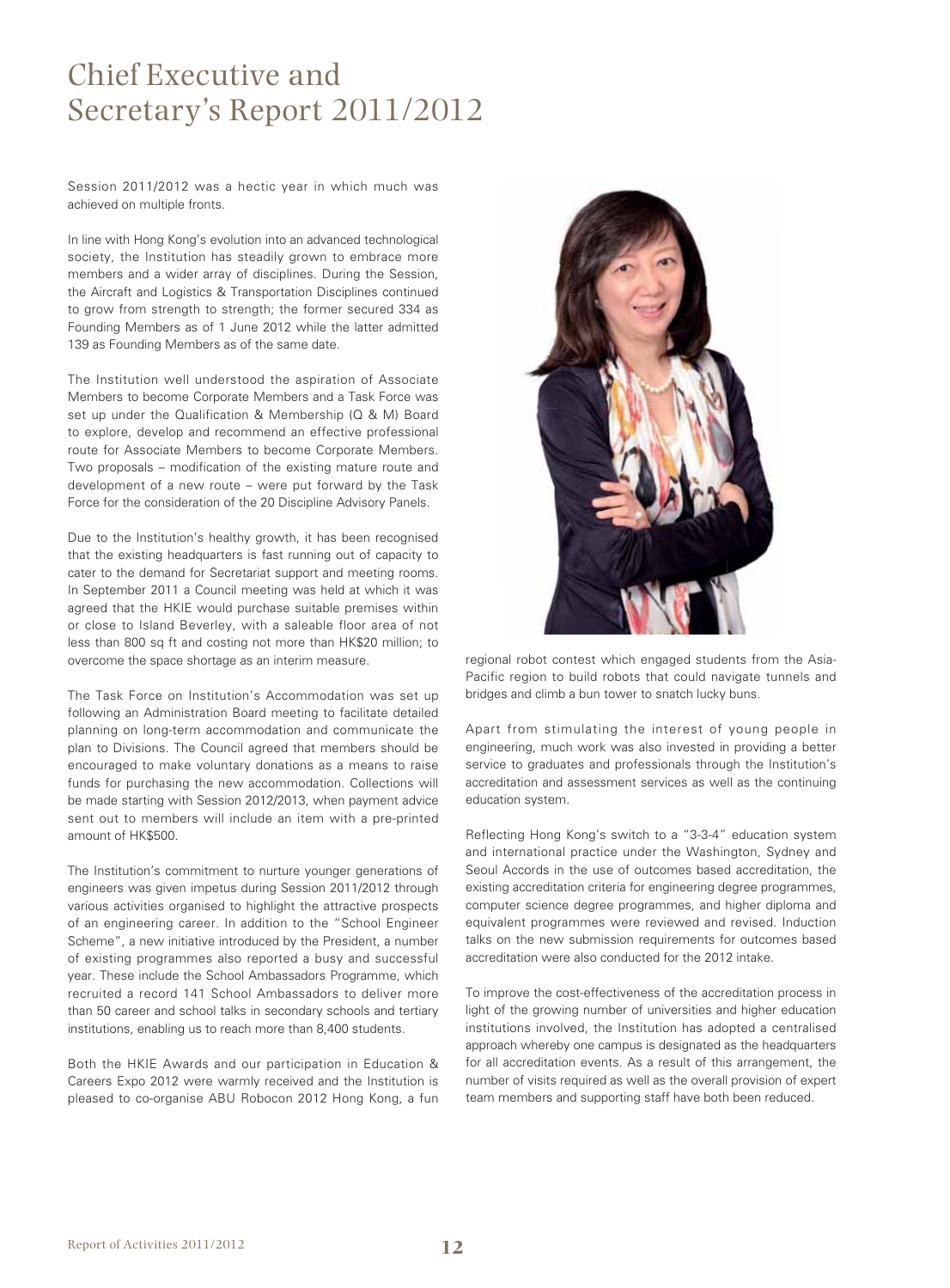For practising professionals, the switch to the competence-based approach in the assessment of experience and professional competence has been overseen by a working group under the Q & M Board. Phase I implementation of the approach was completed following the Board and Council's approval to adopt the competences and assessment system of Engineers New Zealand. IELTS plus shorter written tests as an alternative for elected Disciplines were approved by the Board, subject to a reasonable benchmarking for the IELTS Score. In addition to the 12 generic competences agreed, Disciplines may also add discipline-specific competences.

In terms of continuing education, a working group on "database establishment" was formed under the Continuing Professional Development (CPD) Committee for the purpose of setting up a consolidated database management system for CPD activities in the HKIE. Following a pilot test of the beta version, the system was launched in late November 2011. The second phase, involving also CPD course providers, commenced in April 2012.

Our members have always valued self-improvement as well as the social dimension of their work. Every effort therefore continues to be made to contribute to the community at three different levels; that is, by offering professional input to the Government and various public organisations, through co-operation with the media, and through direct interaction with the community or its representatives.

At the level of the Government and various public organisations, the Institution continued to respond to invitations for its professional input. Seven forums/seminars covering diverse subjects of concern, such as the Hong Kong International Airport Master Plan 2030, the Registered Fire Engineer Scheme and the Budget were organised for members' participation. A total of 19 submissions were also made to the Legislative Council and government bureaux on a diversity of matters, ranging from environmental issues such as energy efficiency for residential buildings, indoor air quality management and water conservation to industry and other issues such as code of practice for metal scaffolding safety, definition and scope of duties of site supervision personnel and professional input of

service fees for registered building inspectors under Mandatory Building Inspection Scheme. Also, at the invitation of the West Kowloon Cultural District Authority, nomination was made to the authority's Steering Committee for Xiqu Centre Design Competition.

In terms of co-operation with the media, the Institution responded to 420 media enquiries covering a wide range of engineeringrelated issues as of June 2012. Newspaper supplements were published in Ming Pao in January and June 2012 respectively to welcome our newly-admitted members and a media luncheon held at the J W Marriot Hotel Hong Kong was well-attended by about 40 editors and reporters.

At the level of the community, meetings with the Kwun Tong, Kowloon City and Wong Tai Sin District Councils were held respectively. Individual members continue to play an important role in serving the community, whether by lending their expertise to the reconstruction of Sichuan, mentoring young people or supporting the work of non-government organisations. Many members are keen volunteers and 29 were deservedly awarded for their community spirit under the HKIE Professional Volunteers Service Accreditation Programme.

The Institution itself cannot function so smoothly without the dedicated assistance of so many members who have lent their time and expertise in support of institutional functions such as professional assessments and course accreditation. My gratitude goes out to all of them as well as my Secretariat colleagues for making this busy Session such a rewarding one.

**Monica YUEN** Chief Executive and Secretary



- 1. New Members' Reception in June 2012
- 2. Visit by the Engineers Australia
- 3. Presidential Visit to the UK Chapter in 2011
- 4. Chief Executive and Secretary and the management of the Secretariat